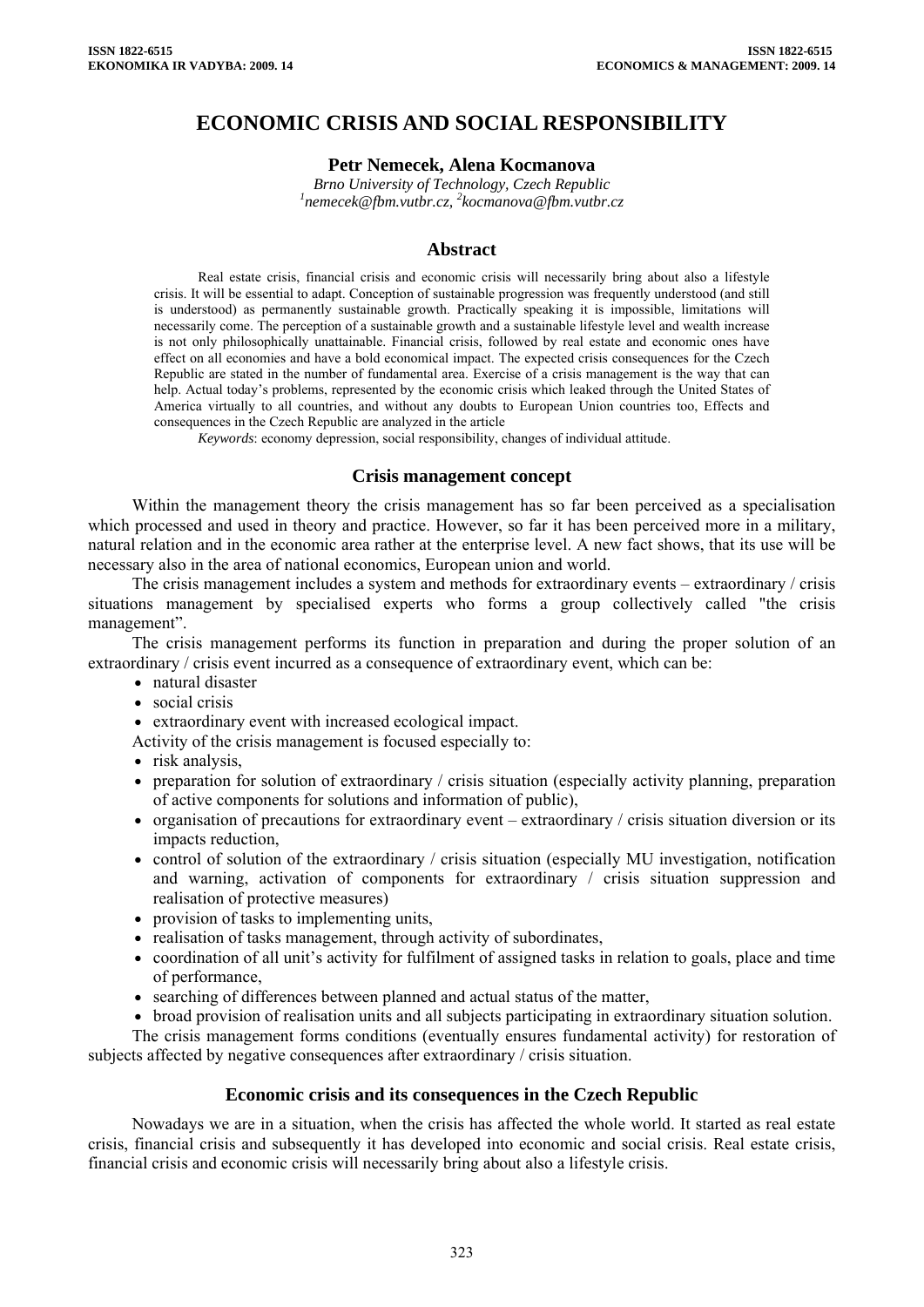The Western Europe, which has trembled already at the beginning of the financial crisis, finally ended up in numbers ahead of the Czech Republic. The Czech Statistical Office has stated that the Czech Republic's industrial production has decreased in November by 17.4 percent compared with November year before. Even worse is a value of new orders, which has decreased by 30.2 percent, while in the last autumn the Czech Republic fell within the countries most resistant against global financial crisis shocks. But the hard hit to domestic automotive industry changed everything. Right in November the production of new vehicles and equipments decreased by 30.3 percent.

| Country        | Decrease, % |
|----------------|-------------|
| Czech Republic | 17.4        |
| Belgium        | 5.3         |
| Germany        | 6.3         |
| France         | 9.0         |
| Great Britain  | 6.9         |
| Italy          | 97          |
| Sweden         | 10.84       |

|  |  |  |  |  | <b>Table 1.</b> Industrial production decrease in selected countries in November 2008 |
|--|--|--|--|--|---------------------------------------------------------------------------------------|
|--|--|--|--|--|---------------------------------------------------------------------------------------|

Bad numbers surprised analysts as well as the Czech National Bank. Member of its bank counsel, Rober Holman, responded thereupon by claiming this year will be really demanding for domestic economy. Therefore the Central Bank counts with the most discouraging option of its economic forecast for this year. The economics shall increase by a half percent only.

## **Social situation**

There is nowadays difficult social situation in the Czech Republic, as besides crisis consequences also financial measures and reforms are being exercised: offer of free working places almost disappears, three sick days are without payment and rent prices increase. Slow down of economics growth rate takes place already from the autumn, number of companies reduced their staff, unemployment increases (estimate for the year 2009 is up to 8.5 %), number of free working places fell by 40 thousand, number of job applicants increased by 20 thousands. The unemployment allowance shorten from 6 to 5 months. According to research almost two thirds of people assume that their financial situation will deteriorate in the year 2009.

Increase of rent in 2009 will be record breaking, for some flats categories it will be increased by up to 60 %, in the year 2010 deregulation will be ended and annual rent should reach amount of 5 % of the real estate's market price. A water supply and drainage will be also an increasing item, mostly, depending on the region diversity by 7 up to 10 %, Prague pays CZK 53 for cubic meter of water. Also prices for postal services will increase and parcel sending will increase by up to CZK 10. Price of electricity will increase by 10 up to 16 %, the EON company will increase the price by 16.4 %. Also the heat produced from coal will increase by 10 %.

Neither banks with services fees will stay behind. Newcomer is also an ecological fee for cars, when for a registration of an old car whose engine does not fulfil emission standard, up to CZK 10,000 will be paid.

## **Outlook for the year 2009**

The analysts and chairmen of professionals unions agree that the year 2009 will bring another discharging, According to the most pessimistic estimates, the unemployment might climb up to eight and half percent, which corresponds to the level at spring 2006. In comparison with today these are three percentage points more. So, all in all over 480 thousand people might become unemployed.

The situation will be critical especially in the automotive industry and at consequential suppliers, further in textile industry and glass industry.

According to estimates of the Automotive Industry Association, 13,552 workers should leave this industry by June 2009. First in order will be agency employers, where efflux of nearly 5,800 people is expected. Staff reduction will continue in Tatra Koprivnice, where in total 1,400 people will loose their job.

This year, the discharging will not miss other areas, for example services. According to CSOB economist Jan Bures, people working in transport area will experience the crisis.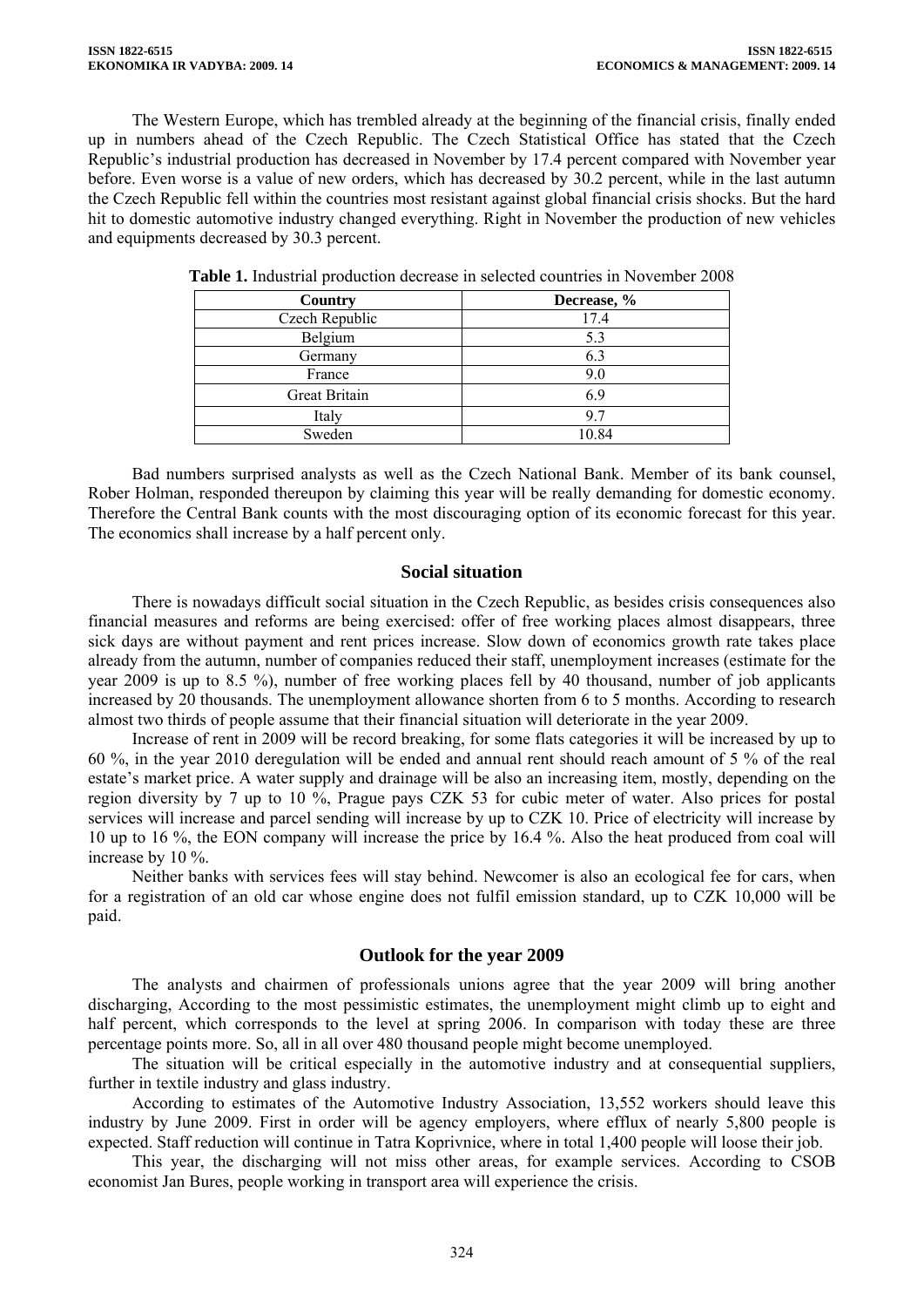"It is a sector, which is connected to production and export areas, which have the ultimate problems", he explains. The demand for services of consultancy companies will fall. "The education budgets are being shortened, what influences education and training companies as well as language schools and the weaker will always fall. Conferences and congresses will be limited, budgets for marketing and advertisement are being shortened", says Libor Maly from LMC.

According to him also companies providing hotel and accommodation services will have problems, namely due to expected reduction of travel trade.

Banking should be affected by the economic crisis less than in America or Western Europe. CSOB recently announced a planned reduction of up to several hundred employees. Saving will affect even the managerial posts. On the contrary Ceska sporitelna hires employees, especially for counters.

Decrease of the amount of orders will force working spaces reduction in agriculture. Among sectors, which according to the experts, should be relatively safe belong food industry, tobacco industry and pharmaceutical industry.

The companies economise on all fronts and above all on wage expenses. On the labour market the trend of employees' overpayment has ended. "The price of people discharged from the middle management of some companies, where the wages were held high, has fallen to one third of their original wage", Alena Chlumska from personal agency Billanc Partners sets an example. "If someone leaves a higher position, the company gives a chance to its own person, before it would hire from outside" she explains.

According to her, wages of some professions grew in the last years disproportionately to the growth of the Czech economy as a whole and also disproportionately to other professions, telecommunications were a typical example.

"For the companies to acquire the right people, they have begun offering more money than to date and the spiral has started spin," says Alena Chlumska. According to her wages "overheated" also in banking, developers, producers and sellers of consumer electronics.

Also the behaviour of employees have changed as consequence of the crisis. "Fluctuation has rapidly decreased. People much more appreciate their occupation and more than ever realise that in case of staff reduction the company is trying to keep loyal employees, who works at the firm for longer time," says Jiří Halbrstat, head of marketing at the personal agency Manpower.

According to experts the crisis will more influence the less qualified, but in every profession.

Personal agencies expect interest in IT professionals in the future. Also people with any technical education won't loose themselves, whether university graduates, especially machine engineers or high school graduates. According to the Manpower personal agency there is the interest for example for tool engineers, tool makers, locksmiths, welders. The security agency G4S is looking for tens of people. Dairy works Kunin takes qualified milkmen and tool engineers.

All who speaks languages and are professionals will be at the top. In addition to IT also experts in telecommunications and specialised technical professions generally will be in. There will be also the interest in specialised economic professions, for example accountants, economists or financial managers. Due to bigger market share the companies will also invest in high quality businessmen. Problems finding the job will have neither doctor nor people from pharmaceutical companies.

## **Options for crisis solutions**

More than 70 % of the Czech companies see a solution of the crisis in social payments reduction. The same percentage is afraid that their turnover will decrease. It results from the representative survey among 2660 Czech companies. As fundamental impacts of the crisis on management and operation the companies mention minor sale, necessary costs cuts, reduction of production or discharging. Almost half of the companies admitted, that in this year they intend further discharge.

The Czech companies have clarity in recipes for the crisis. From the exclusive survey of the Economic Chamber for periodical "Ekonom", in which participated 2,660 companies from number of areas, results, more than 70 % of the companies see the solution in social payment reduction.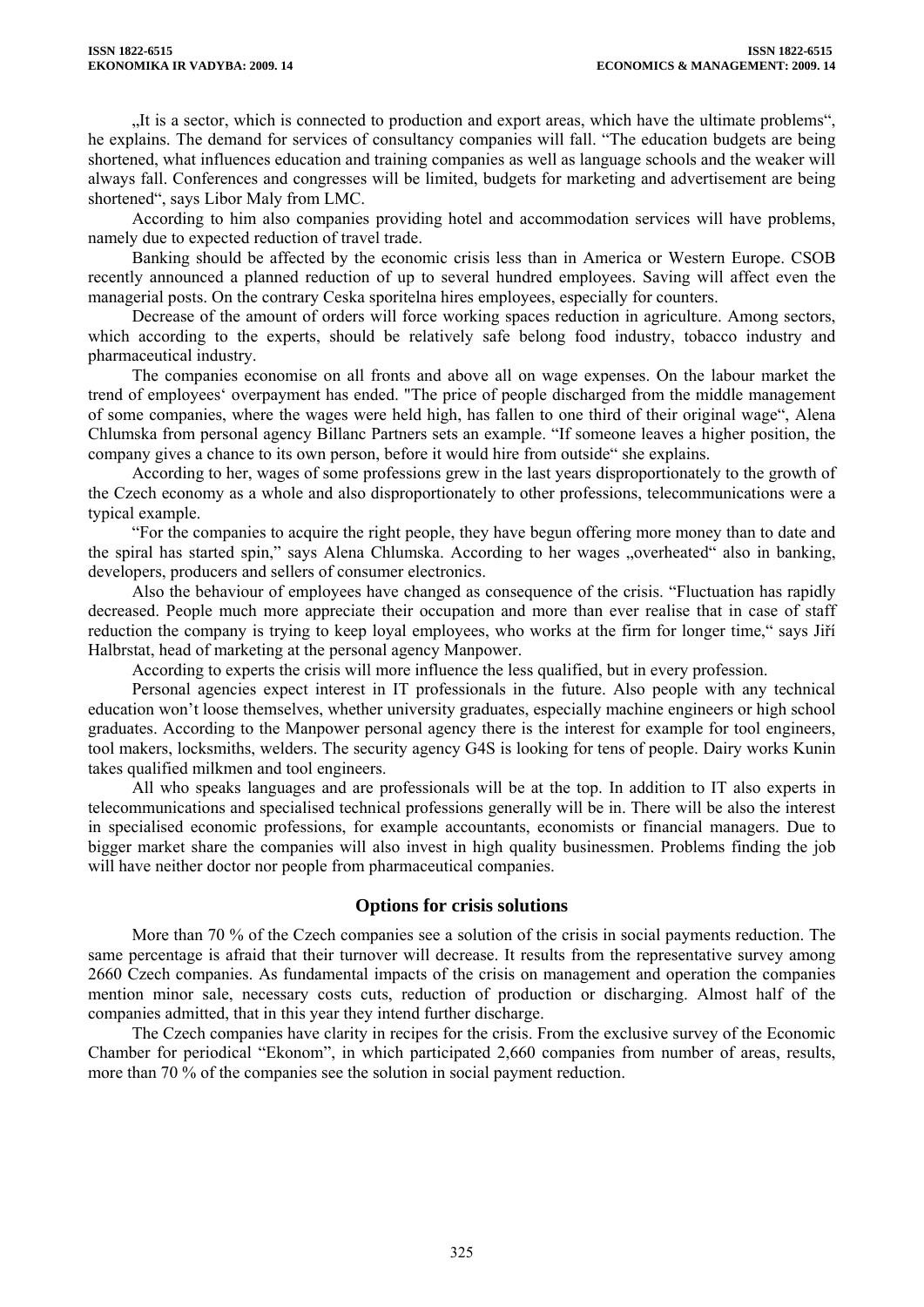| Which crisis solution would you recommend to the government?              | (percentage) |
|---------------------------------------------------------------------------|--------------|
| Social payments reduction                                                 | 70.3         |
| Lower company income taxes                                                | 52.6         |
| Cheaper costs for labour force                                            | 51.9         |
| Acceleration of depreciation for entrepreneurs                            | 47.7         |
| Decrease of VAT rate                                                      | 34.4         |
| Easier dismissal and hiring of people (more flexible labour market)       | 31.6         |
| Easier access to loans                                                    | 31.2         |
| Easier access to European grants                                          | 28.6         |
| Freeze of energy prices to the price level as at the end of the year 2008 | 27.8         |
| Determination of down payment for the taxes according to actual HV        | 24.8         |
| Export support                                                            | 21.6         |
| More state orders                                                         | 17.9         |
| State guarantees for credits for entrepreneurs                            | 13.2         |
| Freeze increase of wages                                                  | 11.3         |
| Investment incentives for enterprises                                     | 10.0         |
| Acceleration of insolvency and donation of new cars                       | 9.2          |
| Introduction of 4 days working week                                       | 4.5          |

| Table 2. Recommend Crisis solutions to the government |  |
|-------------------------------------------------------|--|
|-------------------------------------------------------|--|

Except this more than half of questioned companies are calling for lower corporate taxes and cheaper costs of labour force and almost half want acceleration of depreciation. The year 2009 will be a survival test for domestic companies. From the survey also results that almost 70 % of the companies expect this year lower yields from domestic sales, more than half expects decrease also in export sales. Almost 70 % of the companies forecast their turnover lower; subsequently over seventy percent of companies expect also lower volume of investments. More than 62 % of companies stated that general development of the company will be unfavourable this year.

## **Government measures**

The government of the Czech Republic has adopted number of measures to resolve the crisis. The priority is to moderate the growth of unemployment and preservation of public finance's stability. The measures should preferentially help companies, to people only implicitly. Long-term goals are infrastructure investments, science and research investments and decrease of companies' tax load. 14 measures have been adopted:

- 1. Relief of social insurance
- 2. Decrease of social insurance rate
- 3. Accelerated asset depreciation
- 4. Reduction of energy need for the buildings
- 5. Agricultural undertaking support
- 6. Guarantees and credits support
- 7. VAT deduction for company cars
- 8. Support for transport services
- 9. Exemption from down payment for taxes on income tax for sole traders
- 10. Support of export
- 11. Insolvency act adjustment
- 12. Decrease of fees on railways
- 13. Acceleration of VAT returns to entrepreneurs
- 14. Reimbursement of wages to employees in outage

## **Social responsibility**

Social responsibility has also its psychological dimension. The famous Czech psychiatrist and publicist Cyril Höschl writes about financial crisis. Nearly nobody doubt about a psychological essence of